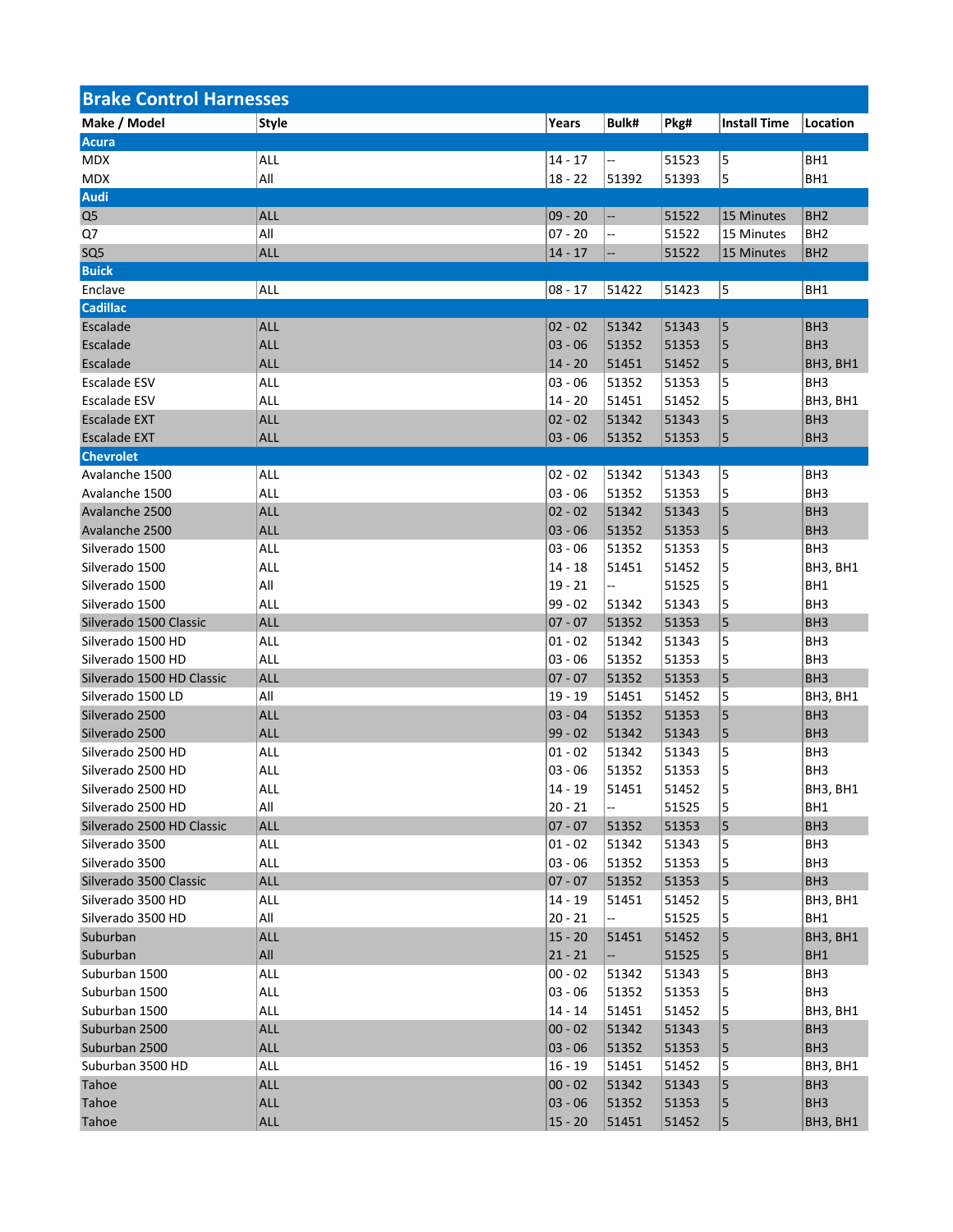| Tahoe                      | All                      | $21 - 21$ | $\overline{\phantom{a}}$ | 51525 | $\vert$ 5      | BH <sub>1</sub> |
|----------------------------|--------------------------|-----------|--------------------------|-------|----------------|-----------------|
| <b>Traverse</b>            | <b>ALL</b>               | $09 - 17$ | 51422                    | 51423 | 5              | BH <sub>1</sub> |
| <b>Chrysler</b>            |                          |           |                          |       |                |                 |
| Aspen                      | <b>ALL</b>               | $07 - 09$ | 51332                    | 51333 | 5              | BH <sub>1</sub> |
| Pacifica                   | with Factory Tow Package | $17 - 22$ | 51446                    | 51447 | 5              | BH <sub>8</sub> |
| Voyager                    | with Factory Tow Package | $20 - 22$ | 51446                    | 51447 | 5              | BH <sub>8</sub> |
| <b>Dodge</b>               |                          |           |                          |       |                |                 |
| Dakota                     | ALL                      | $97 - 10$ | 51332                    | 51333 | 5              | BH1             |
| Durango                    | <b>ALL</b>               | $98 - 09$ | 51332                    | 51333 | 5              | BH <sub>1</sub> |
| Durango                    | with Factory Tow Package | $11 - 22$ | 51446                    | 51447 | 5              | BH <sub>8</sub> |
| Ram 1500                   | <b>ALL</b>               | $10 - 10$ | 51438                    | 51439 | 5              | BH <sub>8</sub> |
| Ram 1500                   | ALL                      | 95 - 09   | 51332                    | 51333 | 5              | BH <sub>1</sub> |
| Ram 2500                   | <b>ALL</b>               | $10 - 10$ | 51438                    | 51439 | 5              | BH <sub>8</sub> |
| Ram 2500                   | <b>ALL</b>               | $95 - 09$ | 51332                    | 51333 | 5              | BH <sub>1</sub> |
| Ram 3500                   | <b>ALL</b>               | $10 - 10$ | 51438                    | 51439 | 5              | BH <sub>8</sub> |
| Ram 3500                   | <b>ALL</b>               | 95 - 09   | 51332                    | 51333 | 5              | BH <sub>1</sub> |
| Ford                       |                          |           |                          |       |                |                 |
| <b>Bronco</b>              | <b>ALL</b>               | $92 - 93$ | 51312                    | 51313 | 5              | BH <sub>1</sub> |
| <b>Bronco</b>              | <b>ALL</b>               | 94 - 96   | 51322                    | 51323 | 5              | BH2, BH1        |
| <b>Bronco</b>              | with factory 7-way       | $21 - 21$ | 51436                    | 51437 | 5              | BH7             |
| E-150                      | <b>ALL</b>               | 03 - 08   | 51322                    | 51323 | 5              | BH2, BH1        |
| E-150                      | ALL                      | $09 - 14$ | 51432                    | 51433 | 5              | BH <sub>5</sub> |
| E-150 Club Wagon           | <b>ALL</b>               | $03 - 05$ | 51322                    | 51323 | 5              | BH2, BH1        |
| E-150 Econoline            | ALL                      | $92 - 02$ | 51322                    | 51323 | 5              | BH2, BH1        |
| E-150 Econoline Club Wagon | <b>ALL</b>               | $92 - 02$ | 51322                    | 51323 | 5              | BH2, BH1        |
| $E-250$                    | ALL                      | 09 - 14   | 51432                    | 51433 | 5              | BH <sub>5</sub> |
| E-250 Econoline            | <b>ALL</b>               | $92 - 02$ | 51322                    | 51323 | 5              | BH2, BH1        |
| E-350 Econoline            | ALL                      | 92 - 98   | 51322                    | 51323 | 5              | BH2, BH1        |
| E-350 Econoline Club Wagon | <b>ALL</b>               | $92 - 02$ | 51322                    | 51323 | 5              | BH2, BH1        |
| E-350 Super Duty           | ALL                      | $09 - 14$ | 51432                    | 51433 | 5              | BH <sub>5</sub> |
| E-450 Econoline Super Duty | <b>ALL</b>               | $00 - 02$ | 51322                    | 51323 | 5              | BH2, BH1        |
| E-450 Super Duty           | <b>ALL</b>               | $09 - 14$ | 51432                    | 51433 | 5              | BH <sub>5</sub> |
| Excursion                  | <b>ALL</b>               | $00 - 05$ | 51322                    | 51323 | 5              | BH2, BH1        |
| Expedition                 | ALL                      | $13 - 14$ | 51432                    | 51433 | 5              | BH <sub>5</sub> |
| Expedition                 | <b>ALL</b>               | $15 - 17$ | 51436                    | 51437 | 5              | BH7             |
| Expedition                 | All                      | $18 - 20$ | Ξ.                       | 51524 | 5              | BH4             |
| Expedition                 | ALL                      | $97 - 12$ | 51322                    | 51323 | 5              | BH2, BH1        |
| Explorer                   | <b>ALL</b>               | $02 - 20$ | 51322                    | 51323 | $\overline{5}$ | BH2, BH1        |
| $F-150$                    | ALL                      | $09 - 21$ | 51436                    | 51437 | 5              | BH7             |
| $F-150$                    | ALL                      | 92 - 93   | 51312                    | 51313 | 5              | BH1             |
| $F-150$                    | <b>ALL</b>               | $94 - 08$ | 51322                    | 51323 | 5              | BH2, BH1        |
| F-150 Heritage             | <b>ALL</b>               | $04 - 04$ | 51322                    | 51323 | 5              | BH2, BH1        |
| $F-250$                    | <b>ALL</b>               | 94 - 97   | 51322                    | 51323 | 5              | BH2, BH1        |
| F-250 HD                   | <b>ALL</b>               | $97 - 97$ | 51322                    | 51323 | 5              | BH2, BH1        |
| F-250 Super Duty           | ALL                      | $05 - 07$ | 51372                    | 51373 | 5              | BH4             |
| F-250 Super Duty           | ALL                      | $08 - 16$ | 51432                    | 51433 | 5              | BH5             |
| F-250 Super Duty           | ALL                      | $17 - 21$ | 51436                    | 51437 | 5              | BH7             |
| F-250 Super Duty           | <b>ALL</b>               | 99 - 04   | 51322                    | 51323 | 5              | BH2, BH1        |
| $F-350$                    | <b>ALL</b>               | 94 - 96   | 51322                    | 51323 | 5              | BH2, BH1        |
| F-350 Super Duty           | ALL                      | 05 - 07   | 51372                    | 51373 | 5              | BH4             |
| F-350 Super Duty           | ALL                      | $08 - 16$ | 51432                    | 51433 | 5              | BH <sub>5</sub> |
| F-350 Super Duty           | ALL                      | $17 - 21$ | 51436                    | 51437 | 5              | BH7             |
| F-350 Super Duty           | <b>ALL</b>               | 99 - 04   | 51322                    | 51323 | 5              | BH2, BH1        |
| F-450 Super Duty           | ALL                      | $05 - 07$ | 51372                    | 51373 | 5              | BH4             |
| F-450 Super Duty           | <b>ALL</b>               | $08 - 16$ | 51432                    | 51433 | 5              | BH <sub>5</sub> |
| F-450 Super Duty           | ALL                      | $17 - 21$ | 51436                    | 51437 | 5              | BH7             |
| F-550 Super Duty           | ALL                      | $06 - 06$ | 51372                    | 51373 | 5              | BH4             |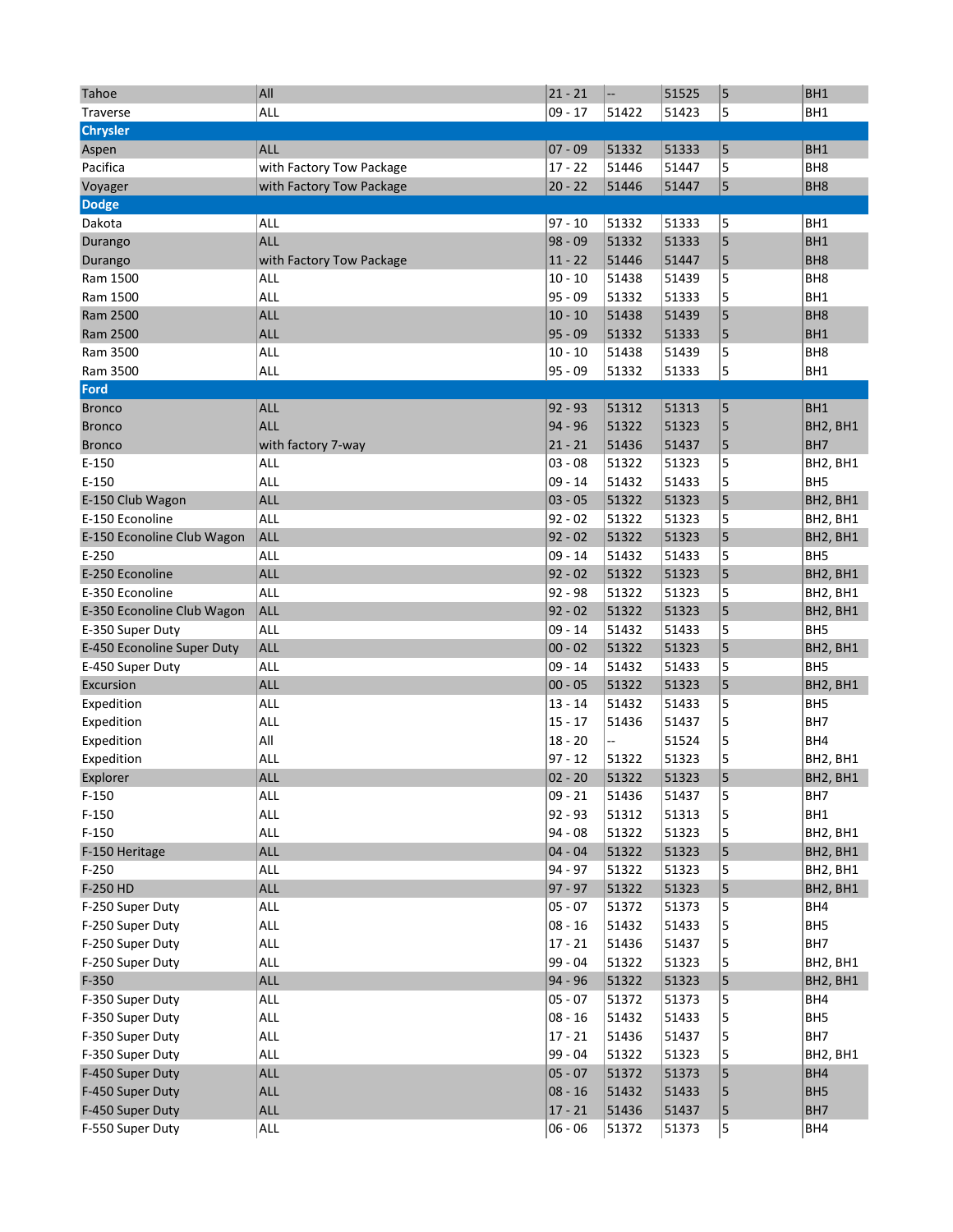| F-550 Super Duty           | <b>ALL</b>                              | $ 11 - 16$ | 51432 | 51433 | 5         | BH <sub>5</sub> |
|----------------------------|-----------------------------------------|------------|-------|-------|-----------|-----------------|
| F-550 Super Duty           | <b>ALL</b>                              | $17 - 21$  | 51436 | 51437 | 5         | BH7             |
| Flex                       | <b>ALL</b>                              | $09 - 11$  | 51322 | 51323 | 5         | BH2, BH1        |
| Flex                       | <b>ALL</b>                              | $12 - 20$  | 51436 | 51437 | 5         | BH7             |
| Police Interceptor Utility | <b>ALL</b>                              | $13 - 18$  | 51322 | 51323 | 5         | BH2, BH1        |
| Windstar                   | <b>ALL</b>                              | $95 - 03$  | 51322 | 51323 | 5         | BH2, BH1        |
| <b>GMC</b>                 |                                         |            |       |       |           |                 |
| Acadia                     | ALL                                     | $07 - 18$  | 51422 | 51423 | 5         | BH1             |
| <b>Acadia Limited</b>      | <b>ALL</b>                              | $17 - 17$  | 51422 | 51423 | 5         | BH1             |
| Sierra 1500                | <b>ALL</b>                              | $03 - 06$  | 51352 | 51353 | 5         | BH <sub>3</sub> |
| Sierra 1500                | <b>ALL</b>                              | $14 - 18$  | 51451 | 51452 | 5         | BH3, BH1        |
| Sierra 1500                | All                                     | $19 - 21$  | --    | 51525 | 5         | BH <sub>1</sub> |
| Sierra 1500                | <b>ALL</b>                              | $99 - 02$  | 51342 | 51343 | 5         | BH <sub>3</sub> |
| Sierra 1500 Classic        | <b>ALL</b>                              | $07 - 07$  | 51352 | 51353 | 5         | BH <sub>3</sub> |
| Sierra 1500 HD             | <b>ALL</b>                              | $01 - 02$  | 51342 | 51343 | 5         | BH <sub>3</sub> |
| Sierra 1500 HD             | <b>ALL</b>                              | $03 - 06$  | 51352 | 51353 | 5         | BH <sub>3</sub> |
| Sierra 1500 HD Classic     | <b>ALL</b>                              | $07 - 07$  | 51352 | 51353 | 5         | BH <sub>3</sub> |
| Sierra 1500 Limited        | <b>ALL</b>                              | $19 - 19$  | 51451 | 51452 | 5         | BH3, BH1        |
| Sierra 2500                | <b>ALL</b>                              | $03 - 04$  | 51352 | 51353 | 5         | BH <sub>3</sub> |
| Sierra 2500                | <b>ALL</b>                              | $99 - 02$  | 51342 | 51343 | 5         | BH <sub>3</sub> |
| Sierra 2500 HD             | <b>ALL</b>                              | $01 - 02$  | 51342 | 51343 | 5         | BH <sub>3</sub> |
| Sierra 2500 HD             | ALL                                     | 03 - 06    | 51352 | 51353 | 5         | BH <sub>3</sub> |
| Sierra 2500 HD             | <b>ALL</b>                              | $14 - 19$  | 51451 | 51452 | 5         | BH3, BH1        |
| Sierra 2500 HD             | All                                     | $20 - 21$  | --    | 51525 | 5         | BH <sub>1</sub> |
| Sierra 2500 HD Classic     | <b>ALL</b>                              | $07 - 07$  | 51352 | 51353 | 5         | BH <sub>3</sub> |
| Sierra 3500                | <b>ALL</b>                              | $01 - 02$  | 51342 | 51343 | 5         | BH <sub>3</sub> |
| Sierra 3500                | <b>ALL</b>                              | $03 - 06$  | 51352 | 51353 | 5         | BH <sub>3</sub> |
| Sierra 3500 Classic        | <b>ALL</b>                              | $07 - 07$  | 51352 | 51353 | 5         | BH <sub>3</sub> |
| Sierra 3500 HD             | <b>ALL</b>                              | $14 - 19$  | 51451 | 51452 | 5         | BH3, BH1        |
| Sierra 3500 HD             | All                                     | $20 - 21$  | Ξ.    | 51525 | 5         | BH1             |
| Yukon                      | <b>ALL</b>                              | $00 - 02$  | 51342 | 51343 | 5         | BH <sub>3</sub> |
| Yukon                      | <b>ALL</b>                              | $03 - 06$  | 51352 | 51353 | 5         | BH <sub>3</sub> |
| Yukon                      | <b>ALL</b>                              | $15 - 20$  | 51451 | 51452 | 5         | BH3, BH1        |
| Yukon                      | All                                     | $21 - 21$  | н.    | 51525 | 5         | BH1             |
| Yukon XL                   | <b>ALL</b>                              | $15 - 20$  | 51451 | 51452 | 5         | BH3, BH1        |
| Yukon XL                   | All                                     | $21 - 21$  | --    | 51525 | 5         | BH1             |
| Yukon XL 1500              | <b>ALL</b>                              | $00 - 02$  | 51342 | 51343 | 5         | BH <sub>3</sub> |
| Yukon XL 1500              | <b>ALL</b>                              | $03 - 06$  | 51352 | 51353 | 5         | BH <sub>3</sub> |
| Yukon XL 2500              | ALL                                     | $00 - 02$  | 51342 | 51343 | 5         | BH <sub>3</sub> |
| Yukon XL 2500              | ALL                                     | $03 - 06$  | 51352 | 51353 | 5         | BH <sub>3</sub> |
| Honda                      |                                         |            |       |       |           |                 |
| Passport                   | All                                     | $19 - 22$  | 51392 | 51393 | 5         | BH <sub>1</sub> |
| Pilot                      | ALL                                     | $09 - 22$  | 51392 | 51393 | 5         | BH1             |
| Ridgeline                  | <b>ALL</b>                              | $06 - 22$  | 51392 | 51393 | 5         | BH1             |
| <b>Hummer</b>              |                                         |            |       |       |           |                 |
| H <sub>2</sub>             | ALL                                     | $03 - 07$  | 51352 | 51353 | 5         | BH <sub>3</sub> |
| Infiniti                   |                                         |            |       |       |           |                 |
| QX56                       | <b>ALL</b>                              | $04 - 13$  | 51382 | 51383 | 5         | BH1             |
| QX60                       | <b>ALL</b>                              | $14 - 18$  | 51382 | 51383 | 5         | BH <sub>1</sub> |
| <b>QX80</b>                | <b>ALL</b>                              | $14 - 20$  | 51382 | 51383 | 5         | BH1             |
| <b>Jeep</b>                |                                         |            |       |       |           |                 |
| Cherokee                   | ALL                                     | $14 - 22$  | 51459 | 51460 | 5         | BH <sub>1</sub> |
| Gladiator                  | All                                     | $20 - 22$  | 51527 | 51526 | 5 Minutes |                 |
| <b>Grand Cherokee</b>      | with Factory Tow Package                | $11 - 22$  | 51446 | 51447 | 5         | BH <sub>8</sub> |
| <b>Grand Cherokee L</b>    | All                                     | $21 - 22$  | 51446 | 51447 | 5         | BH <sub>8</sub> |
| Grand Cherokee WK          | All                                     | $22 - 22$  | 51446 | 51447 | 5         | BH <sub>8</sub> |
| Wrangler                   | JL, Unlimited (4-door) excluding hybrid | $18 - 22$  | 51527 | 51526 | 5 Minutes |                 |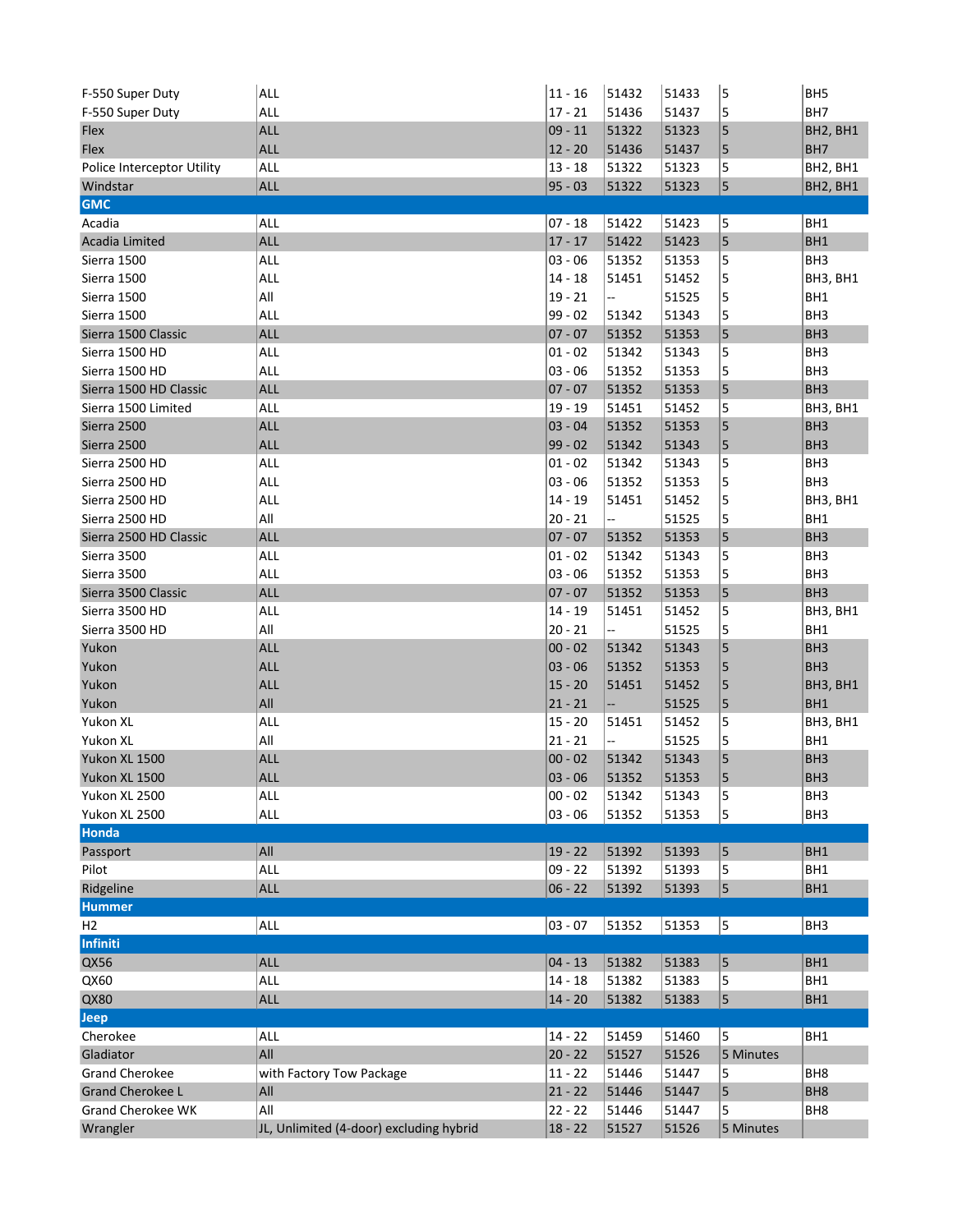| <b>Land Rover</b>   |                                                 |           |                          |       |            |                 |
|---------------------|-------------------------------------------------|-----------|--------------------------|-------|------------|-----------------|
| LR3                 | ALL                                             | $05 - 09$ | 51322                    | 51323 | 5          | BH2, BH1        |
| LR4                 | <b>ALL</b>                                      | $10 - 15$ | 51322                    | 51323 | 5          | BH2, BH1        |
| Range Rover         | ALL                                             | $05 - 15$ | 51322                    | 51323 | 5          | BH2, BH1        |
| Range Rover Evoque  | <b>ALL</b>                                      | $12 - 17$ | 51322                    | 51323 | 5          | BH2, BH1        |
| Range Rover Sport   | <b>ALL</b>                                      | $06 - 15$ | 51322                    | 51323 | 5          | BH2, BH1        |
| <b>Lexus</b>        |                                                 |           |                          |       |            |                 |
| GX460               | <b>ALL</b>                                      | $10 - 15$ | 51362                    | 51363 | 5          | BH <sub>1</sub> |
| GX470               | ALL                                             | $03 - 09$ | 51362                    | 51363 | 5          | BH1             |
| LX470               | <b>ALL</b>                                      | $03 - 07$ | 51362                    | 51363 | 5          | BH <sub>1</sub> |
| LX570               | <b>ALL</b>                                      | $08 - 15$ | 51362                    | 51363 | 5          | BH1             |
| <b>Lincoln</b>      |                                                 |           |                          |       |            |                 |
| Mark LT             | <b>ALL</b>                                      | $06 - 08$ | 51322                    | 51323 | 5          | BH2, BH1        |
| MKT                 | ALL                                             | $10 - 11$ | 51322                    | 51323 | 5          | BH2, BH1        |
| <b>MKT</b>          | ALL                                             | $12 - 19$ | 51436                    | 51437 | 5          | BH7             |
| Navigator           | <b>ALL</b>                                      | $13 - 14$ | 51432                    | 51433 | 5          | BH <sub>5</sub> |
| Navigator           | <b>ALL</b>                                      | $15 - 20$ | 51436                    | 51437 | 5          | BH7             |
| Navigator           | <b>ALL</b>                                      | $98 - 12$ | 51322                    | 51323 | 5          | BH2, BH1        |
| <b>Mercury</b>      |                                                 |           |                          |       |            |                 |
| Mountaineer         | ALL                                             | $02 - 10$ | 51322                    | 51323 | 5          | BH2, BH1        |
| <b>Nissan</b>       |                                                 |           |                          |       |            |                 |
| Armada              | <b>ALL</b>                                      | $05 - 20$ | 51382                    | 51383 | 5          | BH <sub>1</sub> |
| Frontier            | ALL                                             | $05 - 21$ | 51382                    | 51383 | 5          | BH1             |
| <b>NV1500</b>       | <b>ALL</b>                                      | $12 - 20$ | 51382                    | 51383 | 5          | BH <sub>1</sub> |
| <b>NV200</b>        | ALL                                             | $13 - 18$ | 51382                    | 51383 | 5          | BH1             |
| <b>NV2500</b>       | <b>ALL</b>                                      | $12 - 20$ | 51382                    | 51383 | 5          | BH <sub>1</sub> |
| <b>NV3500</b>       | ALL                                             | $12 - 20$ | 51382                    | 51383 | 5          | BH1             |
| Pathfinder          | <b>ALL</b>                                      | $05 - 20$ | 51382                    | 51383 | 5          | BH <sub>1</sub> |
| Pathfinder Armada   | ALL                                             | $04 - 04$ | 51382                    | 51383 | 5          | BH1             |
| Titan               | <b>ALL</b>                                      | $04 - 21$ | 51382                    | 51383 | 5          | BH <sub>1</sub> |
| <b>Titan XD</b>     | ALL                                             | $16 - 19$ | 51382                    | 51383 | 5          | BH1             |
| <b>Xterra</b>       | <b>ALL</b>                                      | $05 - 15$ | 51382                    | 51383 | 5          | BH1             |
| Ram                 |                                                 |           |                          |       |            |                 |
| 1500                | ALL                                             | $11 - 12$ | 51438                    | 51439 | 5          | BH <sub>8</sub> |
| 1500                | ALL                                             | $13 - 14$ | --                       | 51453 | 10 Minutes | BH <sub>8</sub> |
| 1500                | Without factory integrated brake control (ITBC) | $15 - 20$ | 51457                    | 51458 | 10 Minutes | BH <sub>2</sub> |
| 1500 Classic        | Without factory integrated brake control (ITBC) | $19 - 20$ | 51457                    | 51458 | 10 Minutes | BH <sub>2</sub> |
| 2500                | <b>ALL</b>                                      | $11 - 12$ | 51438                    | 51439 | 5          | BH <sub>8</sub> |
| 2500                | <b>ALL</b>                                      | $13 - 14$ | $\overline{\phantom{a}}$ | 51453 | 10 Minutes | BH <sub>8</sub> |
| 2500                | Without factory integrated brake control (ITBC) | $15 - 20$ | 51457                    | 51458 | 10 Minutes | BH <sub>2</sub> |
| 3500                | <b>ALL</b>                                      | $11 - 12$ | 51438                    | 51439 | 5          | BH <sub>8</sub> |
| 3500                | <b>ALL</b>                                      | $13 - 14$ |                          | 51453 | 10 Minutes | BH <sub>8</sub> |
| 3500                | Without factory integrated brake control (ITBC) | $15 - 20$ | 51457                    | 51458 | 10 Minutes | BH <sub>2</sub> |
| 4500                | Without factory integrated brake control (ITBC) | $16 - 18$ | 51457                    | 51458 | 10 Minutes | BH <sub>2</sub> |
| 5500                | Without factory integrated brake control (ITBC) | $16 - 18$ | 51457                    | 51458 | 10 Minutes | BH <sub>2</sub> |
| <b>Saturn</b>       |                                                 |           |                          |       |            |                 |
| Outlook             | <b>ALL</b>                                      | $07 - 09$ | 51422                    | 51423 | 5          | BH1             |
| <b>Toyota</b>       |                                                 |           |                          |       |            |                 |
| 4Runner             | <b>ALL</b>                                      | $03 - 21$ | 51362                    | 51363 | 5          | BH <sub>1</sub> |
| <b>Land Cruiser</b> | <b>ALL</b>                                      | $03 - 21$ | 51362                    | 51363 | 5          | BH <sub>1</sub> |
| Sequoia             | <b>ALL</b>                                      | $03 - 20$ | 51362                    | 51363 | 5          | BH1             |
| Tacoma              | <b>ALL</b>                                      | $07 - 15$ | 51362                    | 51363 | 5          | BH1             |
| Tacoma              | <b>ALL</b>                                      | $16 - 22$ | 51455                    | 51456 | 5          | BH4             |
| Tundra              | <b>ALL</b>                                      | $03 - 14$ | 51362                    | 51363 | 5          | BH1             |
| Tundra              | <b>ALL</b>                                      | $15 - 18$ | 51455                    | 51456 | 5          | BH4             |
| <b>Volkswagen</b>   |                                                 |           |                          |       |            |                 |
| Atlas               | ALL                                             | $18 - 20$ | --                       | 51522 | 15 Minutes | BH <sub>2</sub> |